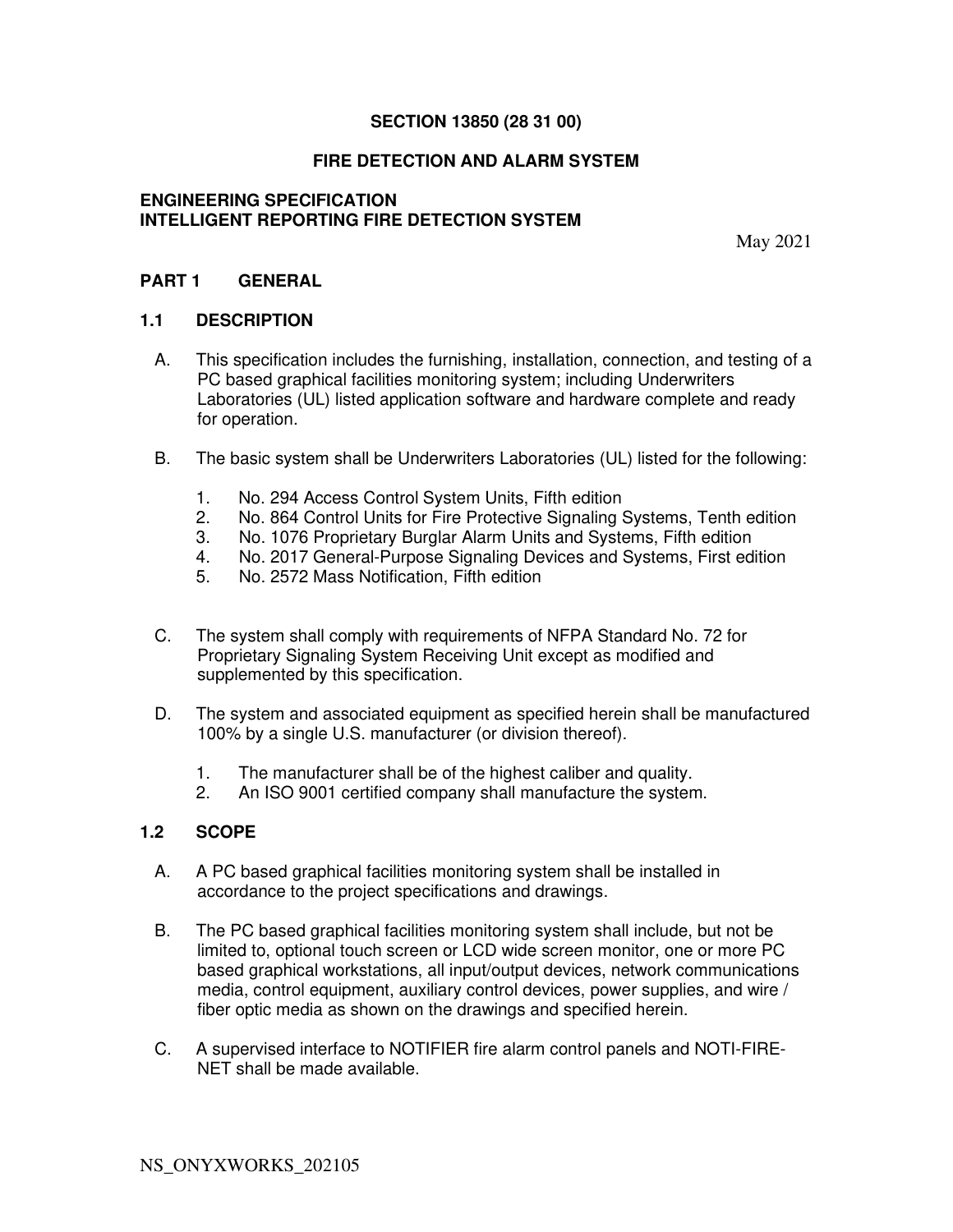- D. The system shall employ an advanced technology network to monitor and control various fire, security and other facility information over a network.
- E. The system shall include an interface to digital alarm communicator receivers for wide area network monitoring.
- F. The system shall include a device that allows remote viewing of the ONYXWorks system via the Internet or an intranet.
- G. The system shall include a redundant interface for NOTI-FIRE-NET network for survivability.
- H. The system shall allow a mixture of different technologies and manufacturers' equipment to operate on the same network and provide the operator with a consistent look and operation for all monitored equipment.
- I. The system shall support a variety of topologies and media and shall provide an industry standard open architecture transport layer protocol.
- J. Using standard RS-232 ports on existing and future monitoring and control systems used by the facility, the system shall connect to and interpret status change data transmitted from the ports and provide graphic annunciation, control, history logging and reporting as specified herein.
- K. The system shall be electrically supervised and monitor the integrity of all conductors.
- L. The system shall provide E-Mail functions capability to send system information via an email server to an email account.
- M. The system shall utilize Boolean logic for automatic event response.
- O. The system shall have the facility to page directly from the workstation to any DVC installed on the network.

#### **1.3 SUBMITTALS**

- A. General
	- 1. Ten copies of all submittals shall be submitted to the architect, engineer, and owner for review.
	- 2. All references to manufacturer's model numbers and other pertinent information herein are intended to establish minimum standards of performance, function and quality.
	- 3. Equivalent compatible equipment (UL listed) from other manufacturers may be considered as a substitution for the specified equipment as long as the minimum standards are met.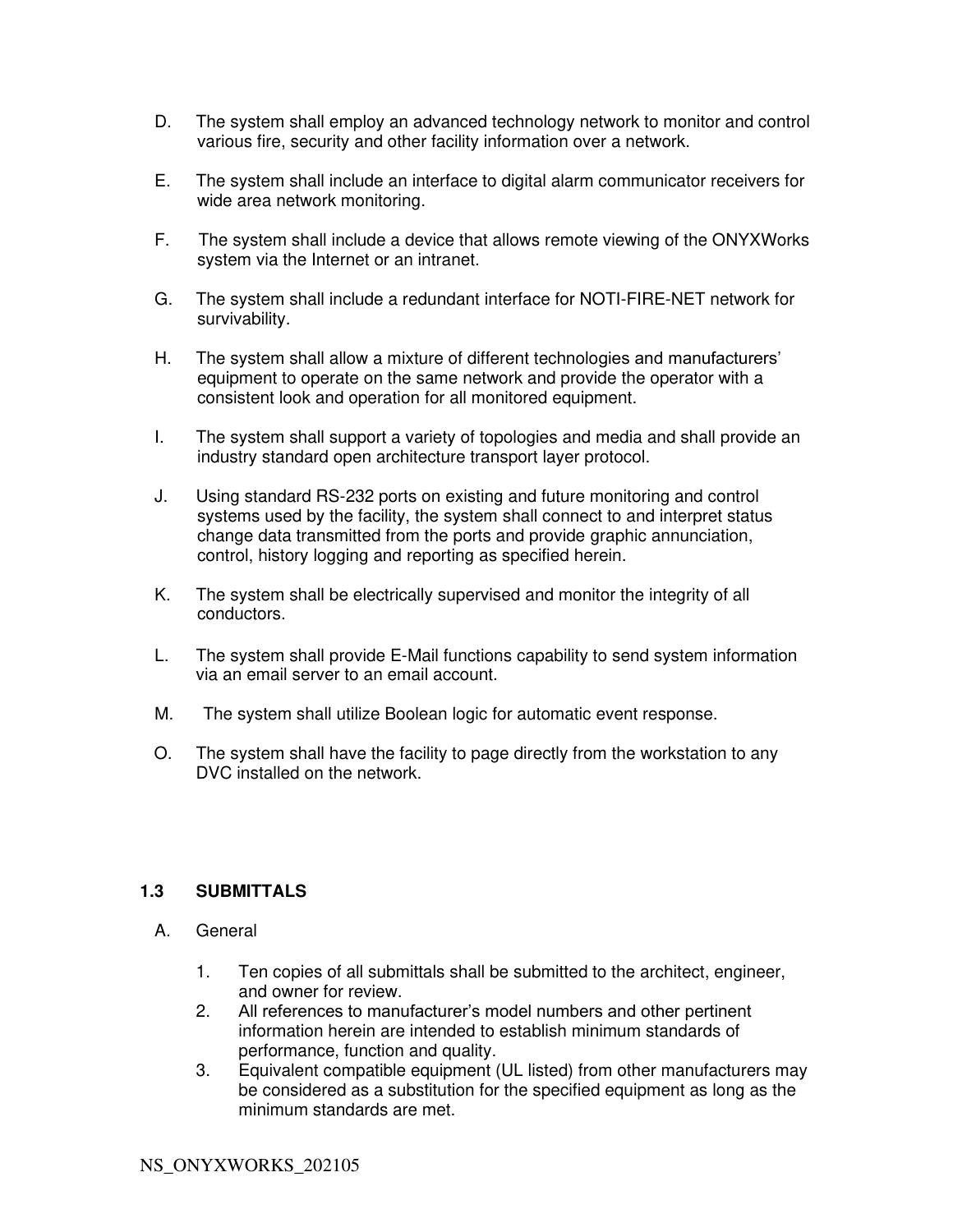- 4. Substitute equipment proposed as equal to the equipment specified herein shall meet or exceed the minimum specified standard. For equipment other than that specified, the contractor shall supply proof that such substitute equipment equals or exceeds the features, functions, performance, and quality of the specified equipment.
- B. Shop Drawings
	- 1. Sufficient information, clearly presented, shall be included to determine compliance with drawings and specifications.
	- 2. Wiring diagrams shall indicate all wiring for each item of equipment and the interconnections between the items of equipment.
	- 3. Include manufacturer's name(s), model numbers, ratings, power requirements, equipment layout, device arrangement, complete wiring point-to-point diagrams, and conduit layouts.
- C. Manuals
	- 1. Submit simultaneously with the shop drawings & submittals; complete operating manuals and technical data sheets.
	- 2. Provide a clear and concise description of operation that gives, in detail, the information required to properly operate the equipment and system.
	- 3. Approvals shall be based on complete submissions of manuals together with shop drawings.
	- 4. Provide a list of monitoring systems by model number including Fire Alarm, Security, CCTV, and Access Control systems currently UL listed to standard to operate with the proposed Facilities Monitoring System.
- D. Certifications
	- 1. Together with the shop drawing submittal, submit a certification from the major equipment manufacturer indicating that the proposed supervisor of installation and the proposed performer of contract maintenance is an authorized representative of the major equipment manufacturer and factory trained on all equipment contained in the submittal. Include names and addresses in the certification.
	- 2. Provide NICET Certification documentation for factory authorized field technicians performing field final connections and system programming.
- E. Applicable Publications
	- 1. The publications listed below form a part of this specification. The publications are referenced in text by the basic designation only.
	- 2. NFPA No. 70 National Electric Code (NEC).
	- 3. NFPA No. 72-2002 National Fire Alarm Code.
	- 4. UL No. 50 Cabinets and Boxes.
	- 5. UL No. 294 Access Control System Units.
	- 6. UL No. 864 Control Units for Fire Protective Signaling Systems.<br>7. UL No. 1076 Proprietary Burglar Alarm Units and Systems.
	- UL No. 1076 Proprietary Burglar Alarm Units and Systems.
	- 8. UL No. 1481 Power Supplies for Fire Protective Signaling Systems.
	- 9. Local and State Building Codes.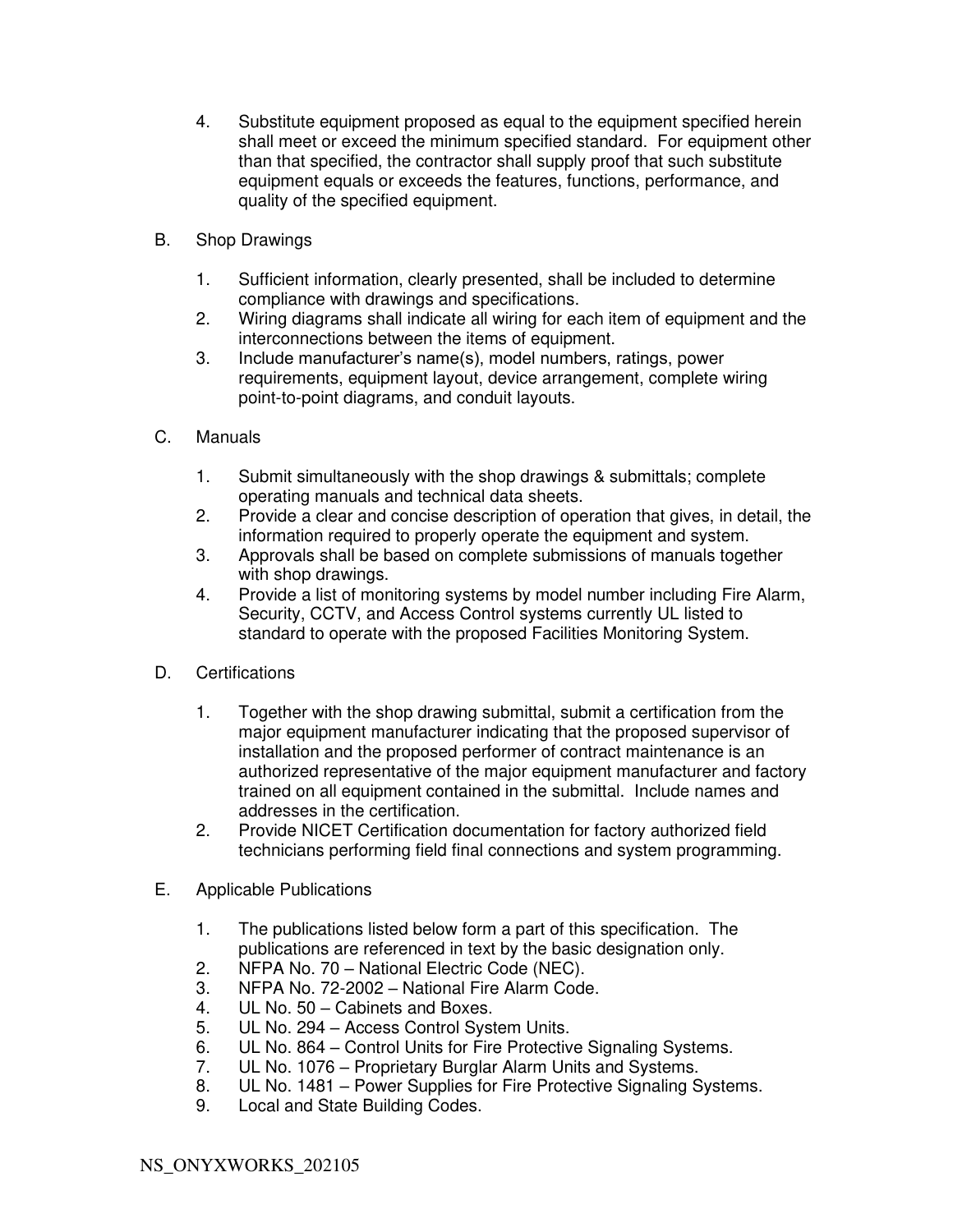- 10. All requirements of the Authority Having Jurisdiction (AHJ).
- F. Approvals. The system shall have the following listings:
	- 1. UL No. 864 Control Units for Fire Protective Signaling Systems, Tenth edition
	- 2. UL No. 1076 Proprietary Burglar Alarm Units and Systems, Fifth edition
	- 3. UL No. 294 Access Control System Units, Fifth edition
	- 4. UL No. 2572 Mass Notification, Fifth edition
	- 4. ULC Control Units for Fire Alarm Systems
	- 5. California State Fire Marshal (CSFM)

### **1.4 GUARANTY**

A. All work performed and all material and equipment furnished under this contract shall be free from defects and shall remain so for a period of at least one (1) year from the date of acceptance. The full cost of maintenance, labor, and materials required to correct any defect during this one-year period shall be included in the submittal bid.

## **1.5 WORKSTATION PERFORMANCE**

- A. The network will interface and report the individually monitored system's status via a user-friendly Graphical User Interface (GUI) based software workstation.
- B. The software shall operate under Microsoft® Windows® 10 64 bit OS as manufactured by Microsoft Corporation.
- C. The GUI based software must be capable of graphically representing each facility being monitored with floor plans and icons depicting the actual locations of the various systems; and / or sensors' locations as well as view the system events in text mode.
- D. The software shall use a 1920 pixels X 1080 pixels GUI display capable of showing a large primary floor plan display, a key map representative of a larger view of the primary display and its relationship to the facility being monitored, the current operator, number of fire, supervisory, pre-alarms, troubles, and security events within the network as well as outstanding events and acknowledged events.
- E. The software shall have the capacity of at least 1,000 screens / floor plans or as dictated by hard drive space and installed VIDEO and RAM memory for efficient operation.
- F. The software shall have the ability to float and dock windows to support dual monitors display.
- G. The workstation shall have the ability to support graphic printing of all data including graphical floor plans, system activity, history, and guidance text. A Windows® compatible printer shall be supported for the graphics and report printer options.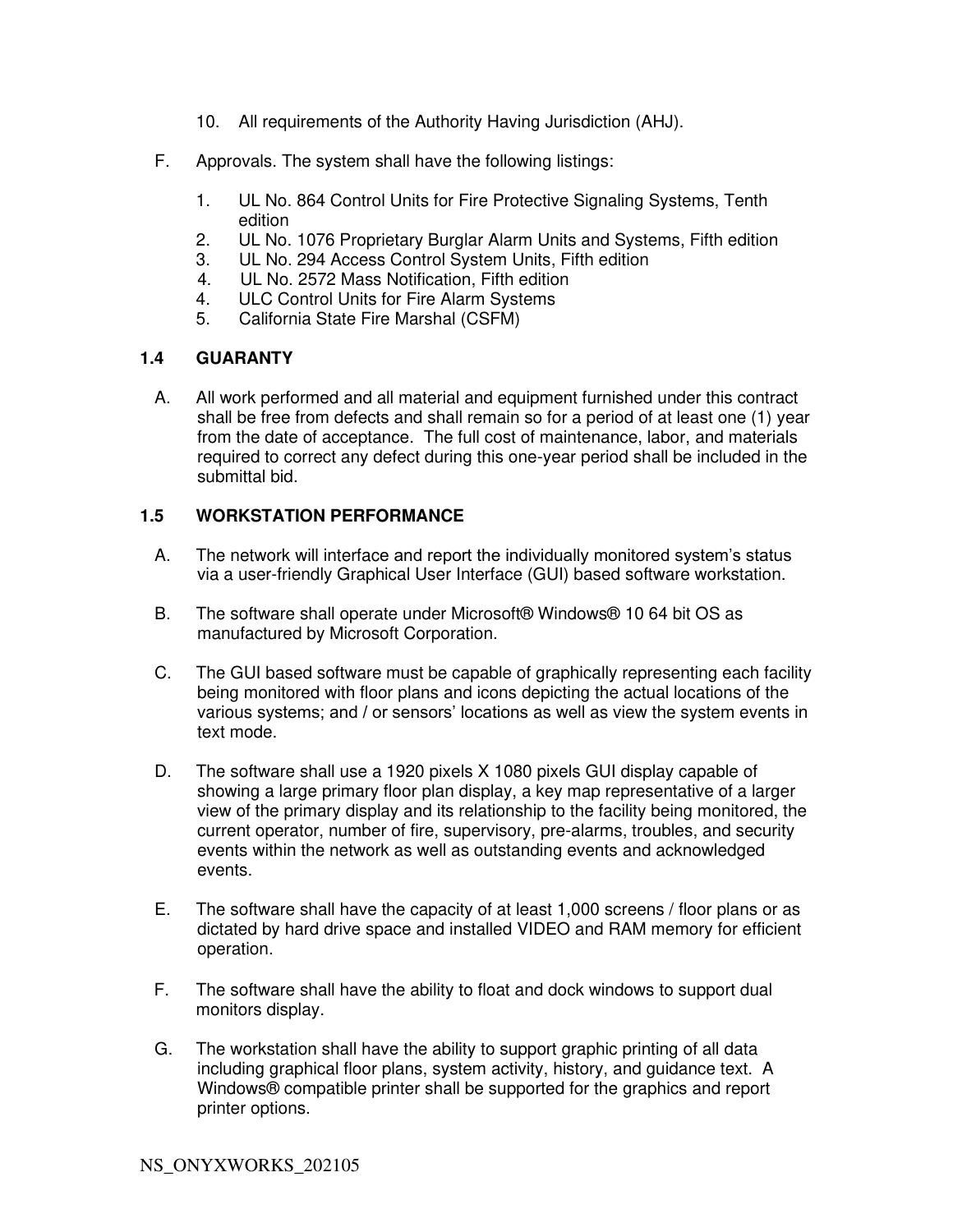- H. The workstation software shall permit automatic navigation to the screen containing an icon that represents the system or sensor in the event of an offnormal condition.
- I. The system/sensor icon shall indicate the type of off-normal condition, flash, and change to the color associated with the off-normal condition (e.g., RED for ALARM and YELLOW for TROUBLE).
- J. The software shall allow the attachment of text (TXT) files, sound (WAV) files, image (BMP) files, and video (AVI) files to each system or sensor icon allowing additional information to be provided to the system operator for responding to the off-normal condition. The software must have the ability for an attachment for each major event type per device.
- K. The software shall allow the importation of externally developed floor plans in Drawing Exchange Format (DXF), Windows Metafile (WMF), JPEG (JPG), Graphics Interchange Format (GIF) and Bitmap (BMP) format.
- L. The software shall provide automatic navigation to the screen containing the icon of any system or sensor when an event is initially annunciated. In addition, operator navigation to screens containing outstanding events shall be accomplished by "clicking on" the event from either the acknowledged or unacknowledged event.
- M. History Manager. The software shall contain a History Manager, which shall record all system events with a time and date stamp as well as the current system operator's name.
	- 1. The system shall provide the ability to store all off-normal events experienced by the various sub-systems that are monitored by the system.
	- 2. All events shall be recorded with a time and date stamp and the system operator shall be provided with the ability to log a pre-defined response or a custom comment for each off-normal event and have that comment stored in the history file with the time, date, and operator name.
	- 3. Provide the ability to conduct searches and generate subsequent reports, based on all events for a single system / device address, a specific node, a specific type of off-normal condition and date range (mm/dd/yy to mm/dd/yy) or combinations of these search parameters. The number of entries in the history file that match the determined search criteria will be displayed.
	- 4. The History Manager shall automatically back-up the history file at 2,500,000 events.
	- 5. It shall be possible to pre-select data fields for reporting and then saving the report as a template. It shall also be possible to schedule the predefined report to print at a designated time.
	- 6. The History Manager shall provide the operator the ability to select the number of days or number of months to back-up history.
- N. Alarm Monitoring. The system shall provide for continuous monitoring of all offnormal conditions regardless of the current activity displayed on the screen.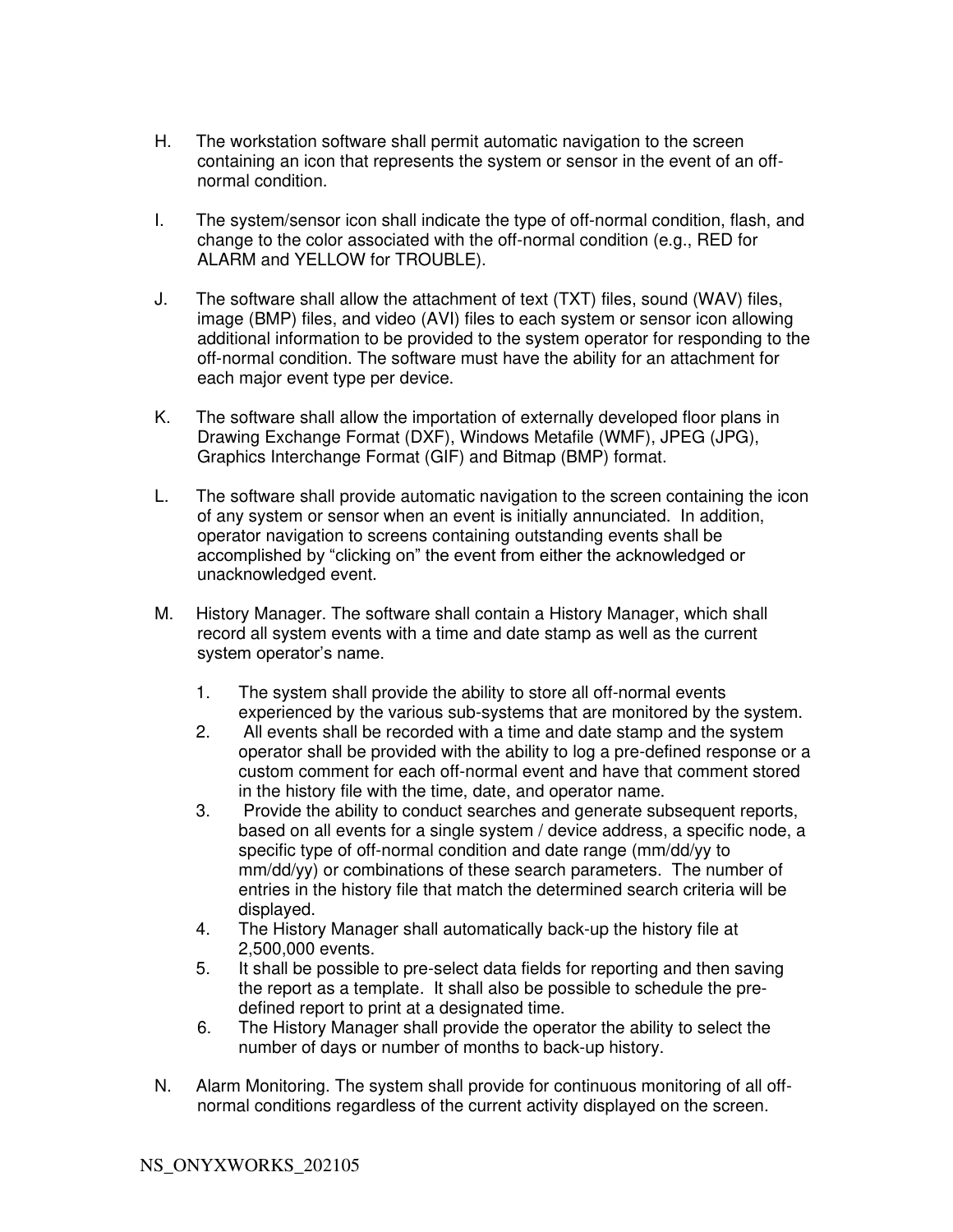- 1. If an operator is viewing the history of a sub-system and an alarm condition should occur, the system shall automatically navigate to the graphic screen showing the area where the off-normal event is occurring.
- 2. The system shall prioritize all off-normal events as defined by National Fire Alarm Code® 72 into the following categories: fire alarms, troubles, supervisory alarms, pre-alarms and security alarms.
- 3. The system shall display a running count of all events by type in an alarm summary window. The alarm summary window shall include at least five counters, defaulted to Alarm, Pre-Alarm, Trouble, Security, and Supervisory events.
- 4. The system shall show a running list of all unacknowledged events and acknowledged events and allow the system operator to acknowledge an event by "double-clicking" on that event in the Unacknowledged Events box. The Unacknowledged and Acknowledged Events boxes shall contain an abbreviated description of the off-normal condition.
- 5. The details of the condition may be viewed by selecting event in the unacknowledged events box.
- 6. The system shall allow the attachment of user-definable text files, image files, video files, and sound files to each device / system monitored (for every event state) in order to facilitate the operators and response personnel's response to the off-normal condition.
- 7. The system shall record all events to the system's hard drive. A minimum of 2,500,000 events may be stored.
- O. Reports & Logs:
	- 1. The system shall provide for the ability to generate reports based on system history.
	- 2. The system shall allow the system operator to enter custom comments up to 255 characters for each event and have those comments recorded in the system's history file.
- P. Boolean Logic
	- 1. An automated event response application shall be provided to automatically perform actions across the entire system based on network activity.
	- 2. The event response application shall allow event responses (actions) based on predefined user conditions using simplified Boolean logic.
	- 3. Actions shall be configured to be executed immediately or timed as required.
- Q. Control Aspects of System Software
	- 1. The system shall have the ability to monitor and control the following NOTIFIER® Fire Alarm Panels using NOTI-FIRE-NET Network, or Embedded Gateway interfaces: AFP-1010, AM2020, AFP-200, AFP-300/400, and ONYX® series control panels.
	- 2. The system shall have the ability to monitor and control the NOTIFIER N16 Fire Alarm Panel using a PC Network Card (NFN Gateway) installed in the workstation.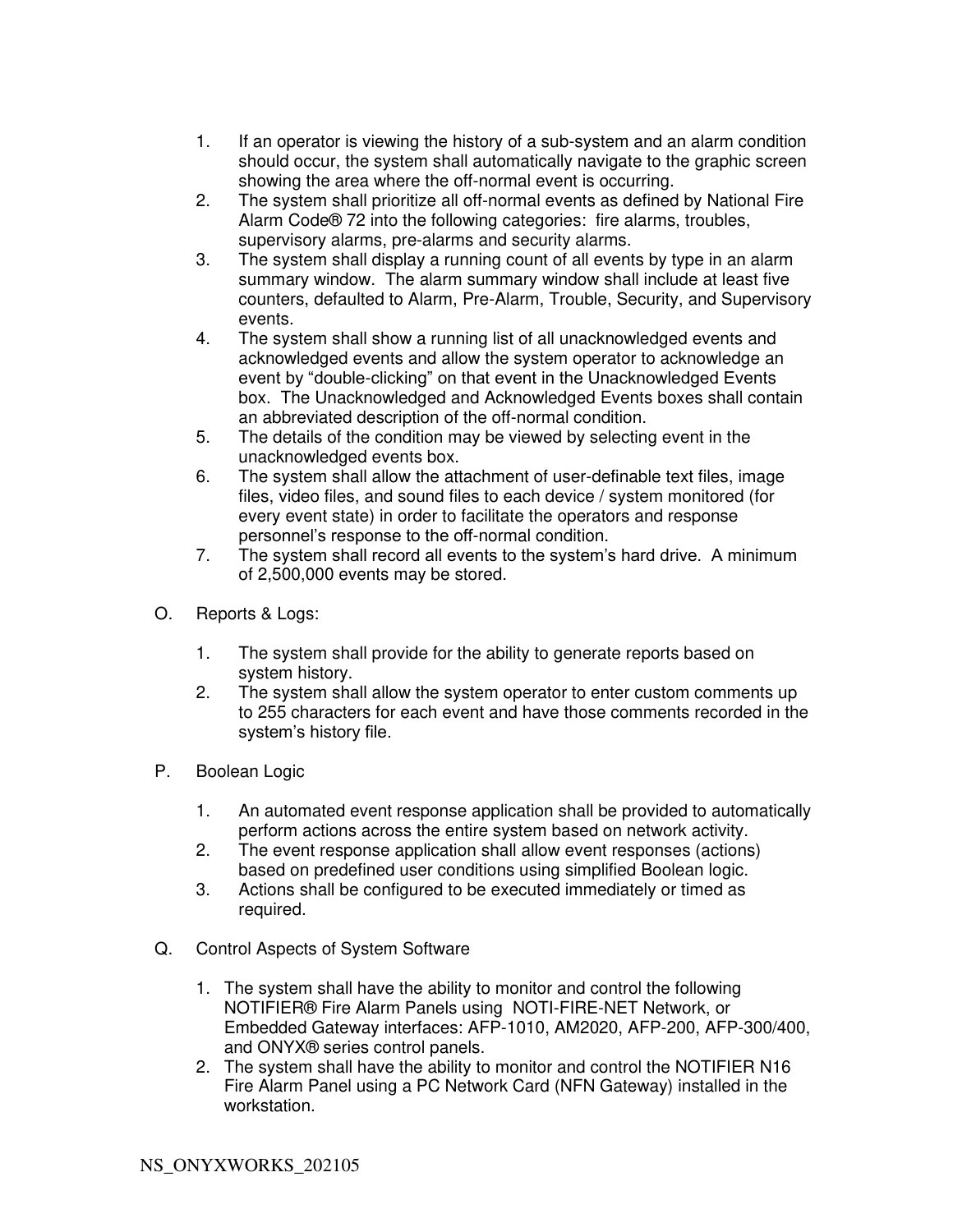- 3. The Gateway interfaces shall have the ability to be constructed in a redundant configuration with either two NFN Gateway computers monitoring the same nodes, or by having multiple Embedded Gateways on the same network, monitored by multiple workstation clients.
- 3. The system shall provide an NFN Gateway interface for direct connections to the Notifier Network containing the following panels: AFP-1010, AM2020, AFP-200, and the AFP-300/400, ONYX® series and N16 control panels.
- 4. The system shall provide an Embedded Gateway interface for remote connections of the Notifier Network containing the following panels via Ethernet (TCP/IP infrastructure): AFP-1010, AM2020, AFP-200, and the AFP-300/400 as well as ONYX® series control panels.
- 5. The NFN Gateway and the Embedded Gateway will:
	- Serves as a bridge between an ONYXWorks® Workstation and a NFN network, and it uses that Workstation as the primary reporting station for the NFN network
	- Translates a NFN network's panel and device data into data that can be interpreted by the ONYXWorks® Workstation software application
	- Monitors NFN networks using ARCNET network architecture.
- 6 The workstation shall provide configuration utilities for monitoring and control profiles. These profiles shall be user definable for distribution of monitoring and control allowances for operators per workstation.
- 7. Under no condition shall any sub-system be required to rely on the network for any data processing required to perform its particular function. Each individual sub-system shall be in effect "stand-alone" as to insure its continued operation should a disruption in communication with the system be experienced.
- R. The software shall be password protected and provide for the definition of security profiles for operator access control.
- S. The software shall contain provision for defining monitoring profiles of preselected Nodes for monitoring. This shall include provision for status types within the selected NODES.
- T. The software shall support sending real-time off-normal event notifications to designated email addresses.
- U. The software shall support live voice paging for mass notification to NOTIFIER voice evacuation system over Internet Protocol (IP).
- V. The PC based graphical facilities monitoring system shall include a Configuration Tool that provides the following features:
	- 1. Allows operators the ability to create and edit graphics
	- 2. Set up Gateway Connections and define their nodes
	- 3. Set system operating mode
	- 4. Add and edit objects on screens
	- 5. Configure colors and sounds for the status classes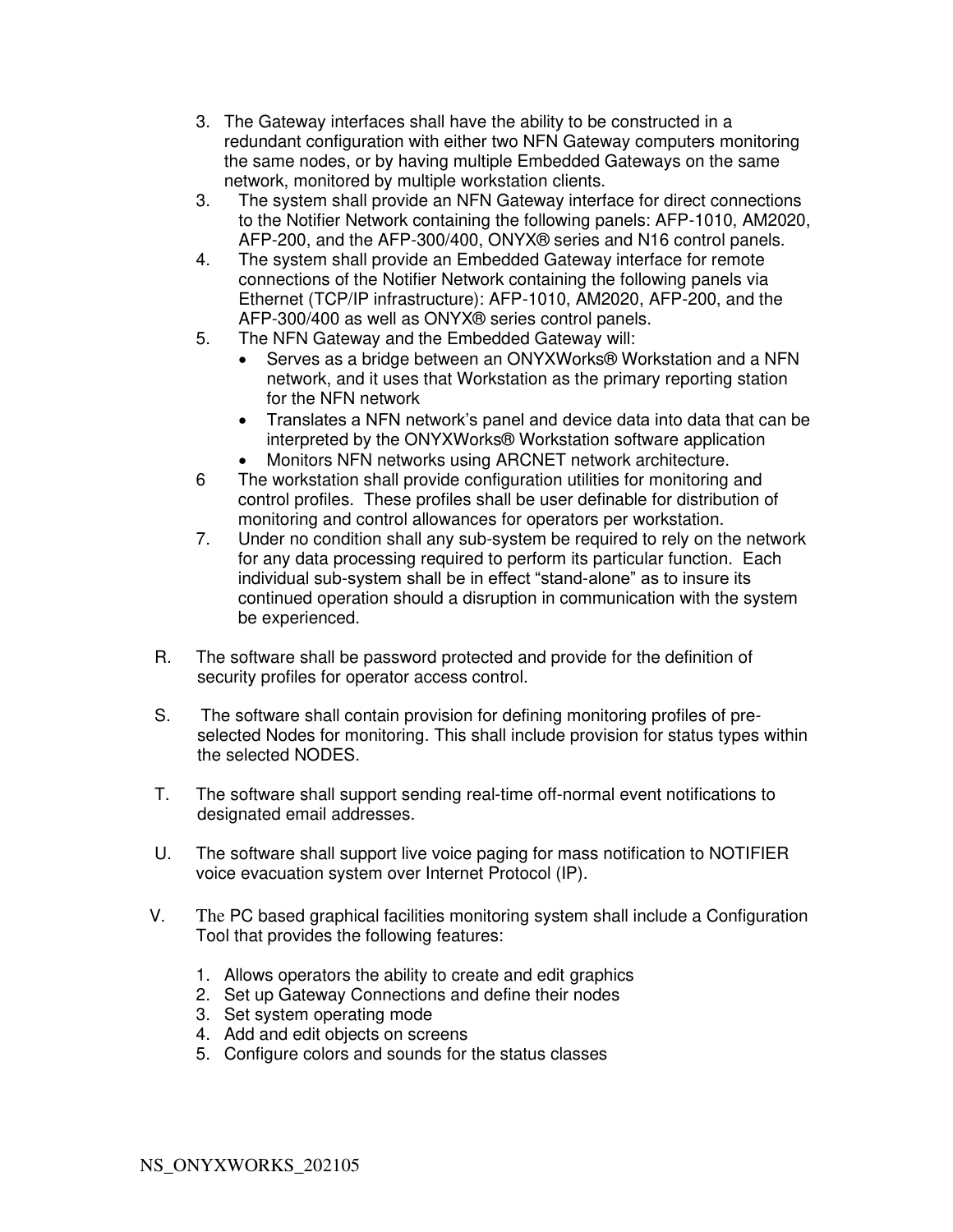### **PART 2 PRODUCTS**

#### **2.1 GENERAL**

- A. The product(s) shall be manufactured by as provided by NOTIFIER®. Model numbers specified are those of NOTIFIER® and are to establish the minimum standard of operating characteristics and quality.
- B. Substitute equipment proposed as equal to the equipment specified herein shall meet or exceed the minimum specified standard. For equipment other than that specified, the contractor shall supply proof that such substitute equipment equals or exceeds the features, functions, performance, and quality of the specified equipment.
- C. All equipment and components shall be new, and the manufacturer's current model. The materials, equipment, and devices shall be tested and listed by a nationally recognized approval agency.

#### **2.2 WORKSTATION**

- A. The system shall be an ONYXWorks® Fire Systems Command Interface.
- B. The system shall operate on no less than an IBM compatible UL listed Intel Quad Core processor operating at 2.4 GHz on the Microsoft® Windows® 10 64 bit OS platform.
- C. The workstation shall be an industrial grade computer listed for UL Standards 864 (Control Units for Fire-Protective Signaling Systems) under category UUKL (Smoke Control Equipment). The workstation shall be capable of annunciation and control of all fire detection and smoke control points.
- D. The workstation shall have: no less than 16 Gigabytes of RAM, Solid-State Hard Drive with no less than 240 Gigabytes of storage space, a minimum of 64 megabytes of video RAM, internal supervisory CPU watchdog board with audible annunciator, 100 Base-T Ethernet NIC card, a 104 key keyboard, and a mouse type pointing device with a center wheel.
- E. The workstation shall come equipped with all necessary gateway modules to allow connection to the network(s) it monitors as standard equipment. All workstations shall support Ethernet communications when multiple workstations are required.
- F. The workstation shall support dual SVGA monitors and be supplied with a 22" or 42" flat screen LCD monitor with integrated speakers or an optional touch screen monitor.
- G. The computer shall be capable of networking to additional computers and these computers shall be capable of operating as workstations and/or gateways for local area or wide area networks.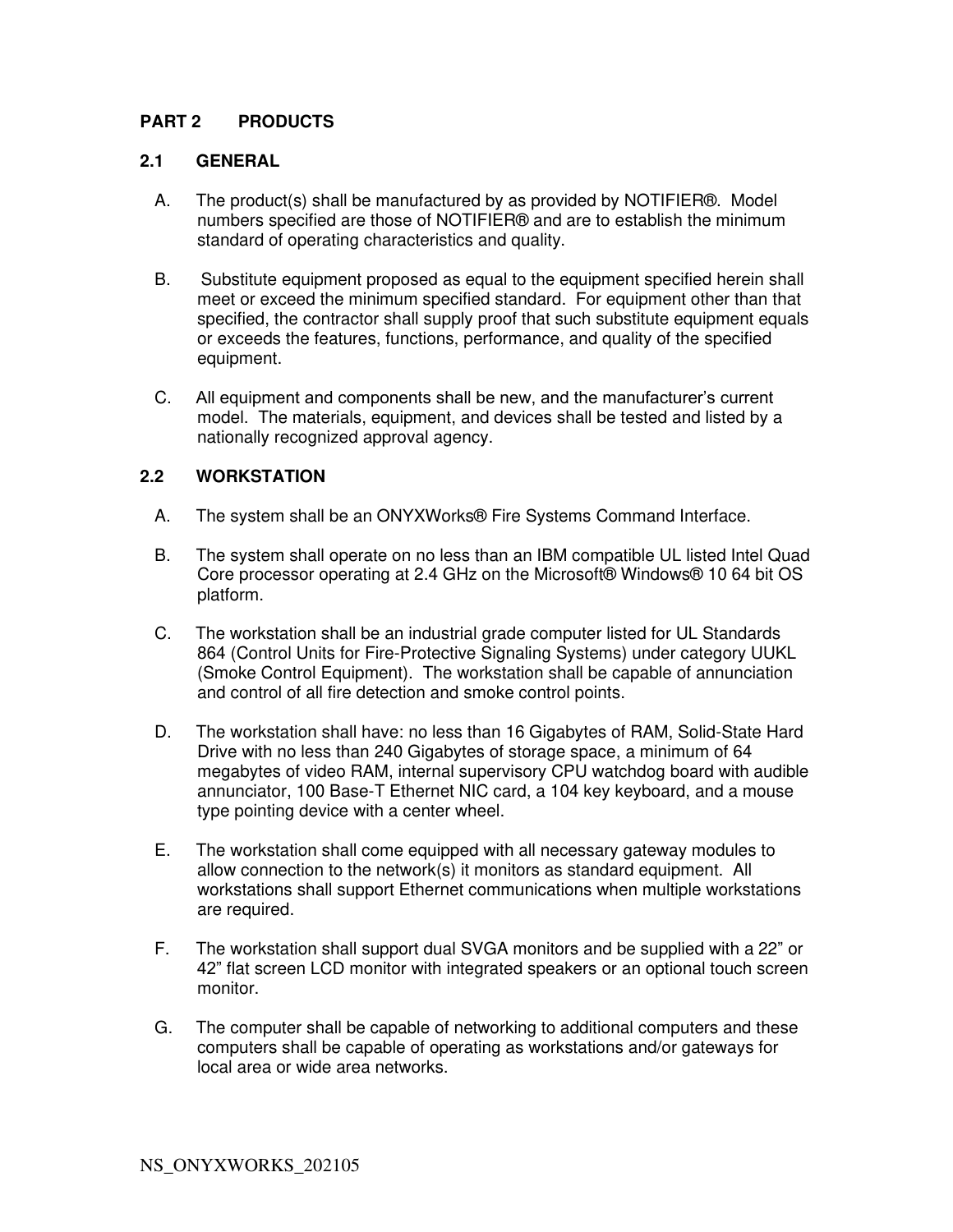- H. Alarm annunciation shall appear on all workstations and may be silenced at each local workstation.
	- 1. Only one workstation and operator shall be in command of the system for global alarm acknowledgement at any time.

### **2.3 PRINTER**

- A. Support one or more Windows® compatible printers to be located and connected each workstation for graphics and report printing.
- B. Support one model PRN-7, 80-column dot matrix tractor feed industrial grade printer for event and date-stamped printouts of off-normal events and status changes per workstation.

### **2.4 NOTIFIER® MONITORING NETWORK**

- A. A The NOTIFIER<sup>®</sup> monitoring network shall consist of a network based on proven peer-to-peer technology and support standard NCM cards and High Speed NCM cards.
- B. The network consisting of the standard NCM cards shall have the ability to use multi-mode fiber optic cable, wire (twisted pair copper media in a style 4 or style 7 configuration), or combination wire/fiber communications with support of up to 103 nodes with a data communications rate of 312,500 BPS.
	- 1. Wire networks shall support 12 AWG, 1 Pair Shielded to 24 AWG, 4 Pair Unshielded following the manufacturer's guidelines.
	- 2. Fiber optic networks shall support 62.5/125µm cable (8dB limit) or 50/125µm cable (4.2dB limit),
	- 3. Wire to fiber conversions cards.
- C. The network consisting of the High Speed NCM cards shall have the ability to use fiber optic cable (both multi-mode and single-mode), wire (twisted pair copper media in a style 4 or style 7 configuration), or combination wire/fiber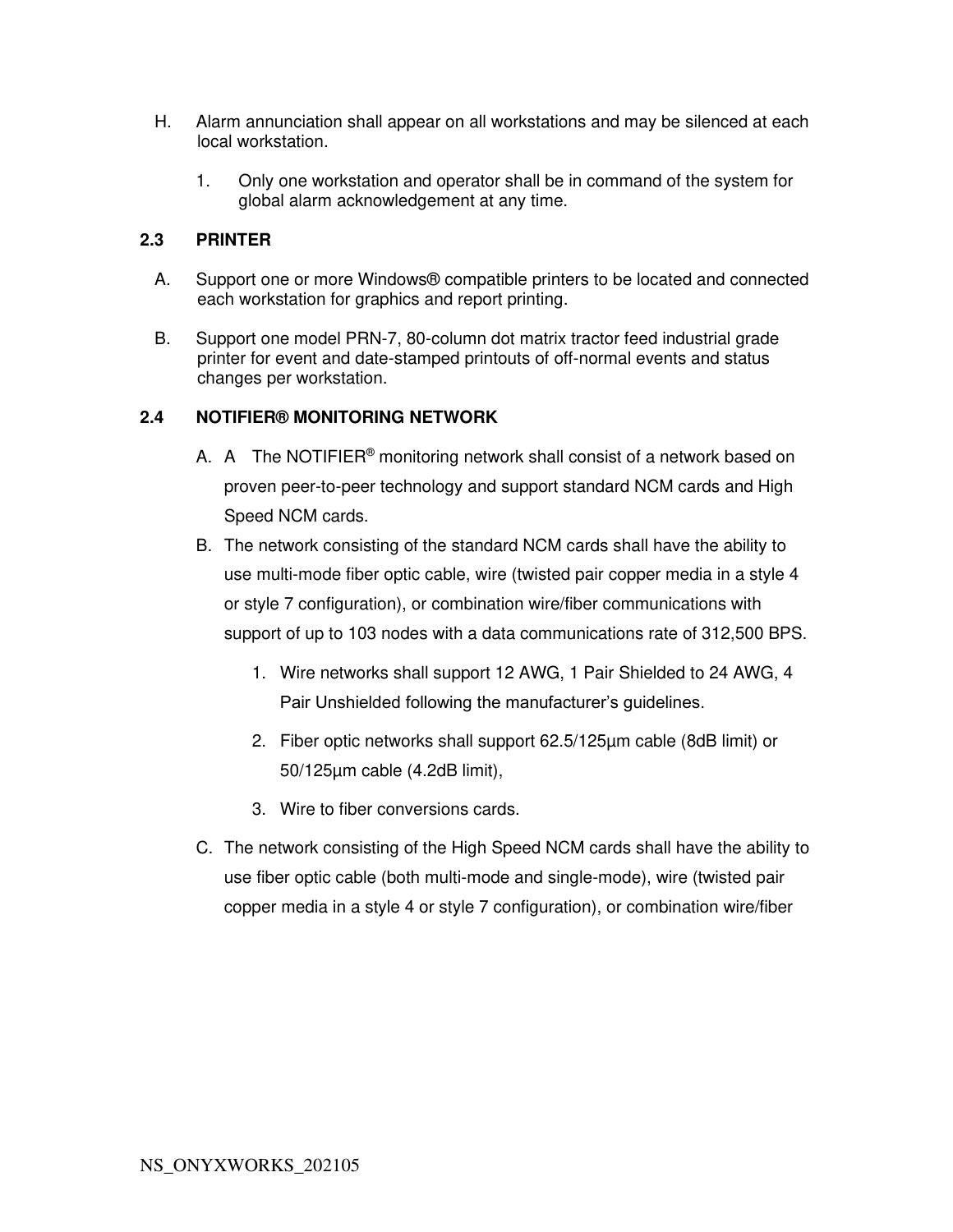communications with support of up to 200 nodes with a data communications rate of 12MB (wire) or 100MB (fiber).

- 1. Wire networks shall support 12 AWG, 1 Pair Shielded to 24 AWG, 4 Pair Unshielded following the manufacturer's guidelines.
- 2. Fiber optic networks shall support 62.5/125  $\mu$ m cable (10dB limit), 50/125µm cable (6.5dB limit), or 9/125 µm cable (30dB limit).
- 3. Wire to fiber conversions cards.

# **2.5 INTEGRATION NETWORK**

- A. Digital Alarm Communicator Receiver Network
	- 1. The system shall provide a digital alarm communicator receiver (DACR) gateway with a RS-232 interface to the following digital alarm communicator receivers for wide area event reporting: Ademco 685, Silent Knight 9500 and 9800, Radionics D6600, and Teldat Visor Alarm.
	- 2. Each gateway shall support up to 1 digital alarm communicator receivers for alarm and trouble information from reporting devices.
- BI. Workstation Network:
	- 1. Computers shall be networked using Ethernet supporting the use of TCP/IP protocol for local area systems.
	- 2. The network shall be capable of supporting multiple clients (e.g., workstations, configuration applications, and automated response applications), NFN Gateway, High Speed NFN Gateway, and (200) Embedded Gateways.
	- 3. A UL listed Ethernet Hub must be supplied for connection of multiple workstations, gateways, clients, and/or network printers.
	- 4. System shall be UL listed to communicate between clients and gateways over a business computer network (shared IP).

# **PART 3 EXECUTION**

## **3.1 GENERAL**

A. All equipment and components shall be installed in strict compliance with manufacturers' recommendations. Consult the manufacturer's installation manuals for all wiring & fiber optic diagrams, schematics, physical equipment sizes, etc., before beginning system installation. Refer to the riser/connection diagram for all specific system installation / termination / wiring data.

## **3.2 CONDUIT AND WIRE**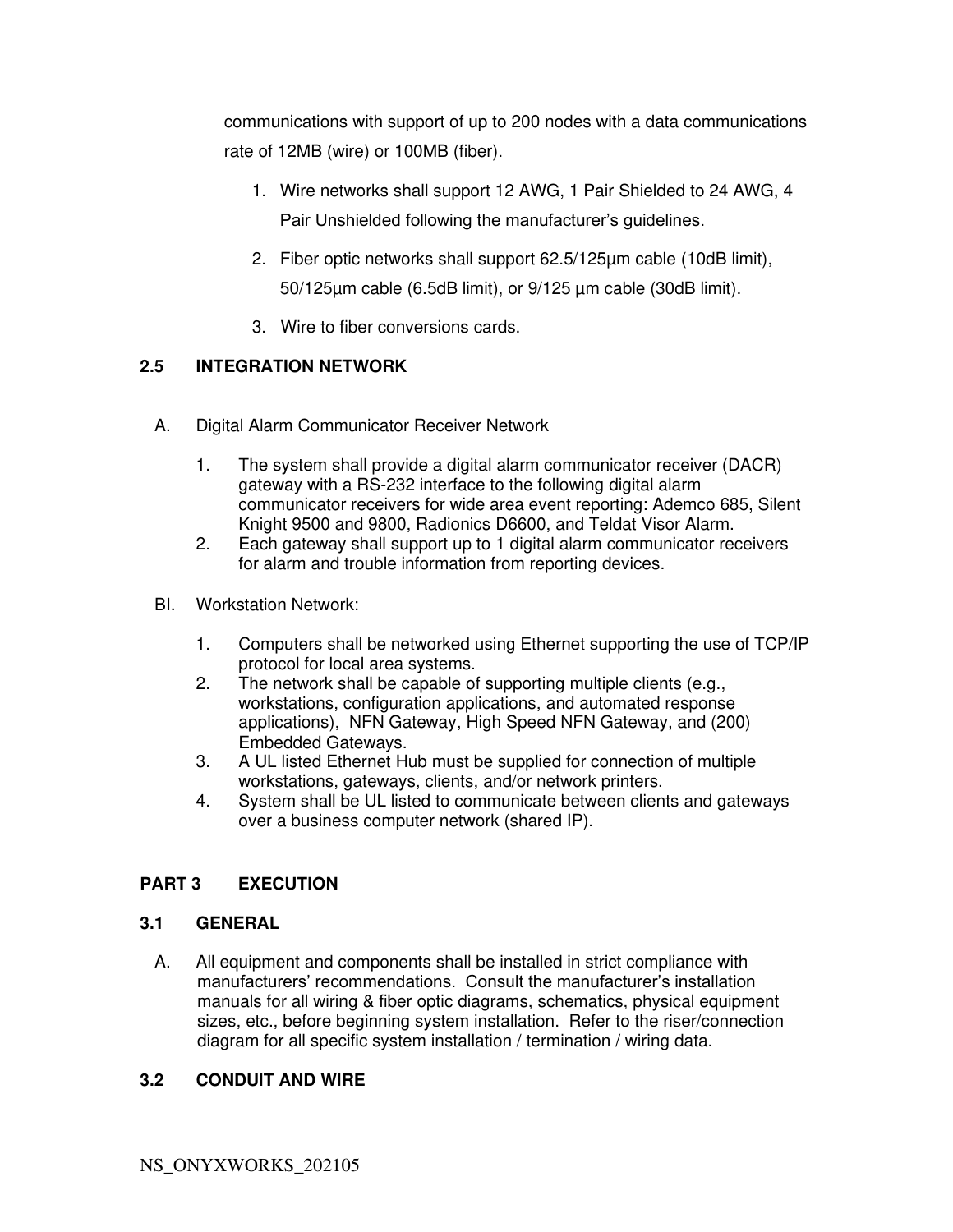- A. Conduit shall be in accordance with the National Electrical Code (NEC), local and state requirements.
- B. Where possible, all wiring & fiber optics shall be installed in conduit or raceway.
- C. Cable must be separated from any open conductors of power, or class 1 circuits, and shall not be placed in any conduit, junction box or raceway containing these conductors, as per NEC Article 760-55.
- D. All circuits shall be provided with transient suppression devices and the system shall be designed to permit simultaneous operation of all circuits without interference or loss of signals.
- E. Conduit shall not enter the control equipment, or any other remotely mounted control panel equipment or back-boxes, except where conduit entry is specified by the FACP manufacturer.
- F. All system wiring shall be new except as allowed herein and approved by the manufacturer for intended communications using NOTI-FIRE-NET or High Speed NOTI-FIRE-NET.
- G. Wiring & fiber optics shall be in accordance with local, state and national codes (e.g., NEC Article 760) and as recommended by the manufacturer of the fire alarm system. Number and size of conductors & fiber optics shall be as recommended by the fire alarm system manufacturer.
- H. All wire and cable shall be listed and/or approved by a recognized testing agency for use with a protective signaling system except as specified herein.
- I. All communication wire to nodes or to computers shall consist of minimum manufacturer's recommendations and approved wire specification supporting speeds of 78Kps to 10mB/sec communications.

#### **3.3 TERMINAL BOXES, JUNCTION BOXES, AND CABINETS**

- A. All boxes and cabinets shall be UL listed for their use and purpose.
- B. The PC based workstations shall be connected to a separate dedicated branch circuit, maximum 20 amperes. This circuit shall be labeled at the main power distribution panel as FACILITIES MONITORING SYSTEM. PC workstation power wiring shall be 12 AWG and grounded securely to either a cold water pipe or grounding rod. Where required, a UL 864 listed UPS system shall be provided.

#### **3.4 SYSTEM SETUP & CONFIGURATION**

A. Provide the services of a factory trained and authorized technician to perform all system software modifications, upgrades or changes. Field technicians shall be NICET Level 1 (minimum) certified.